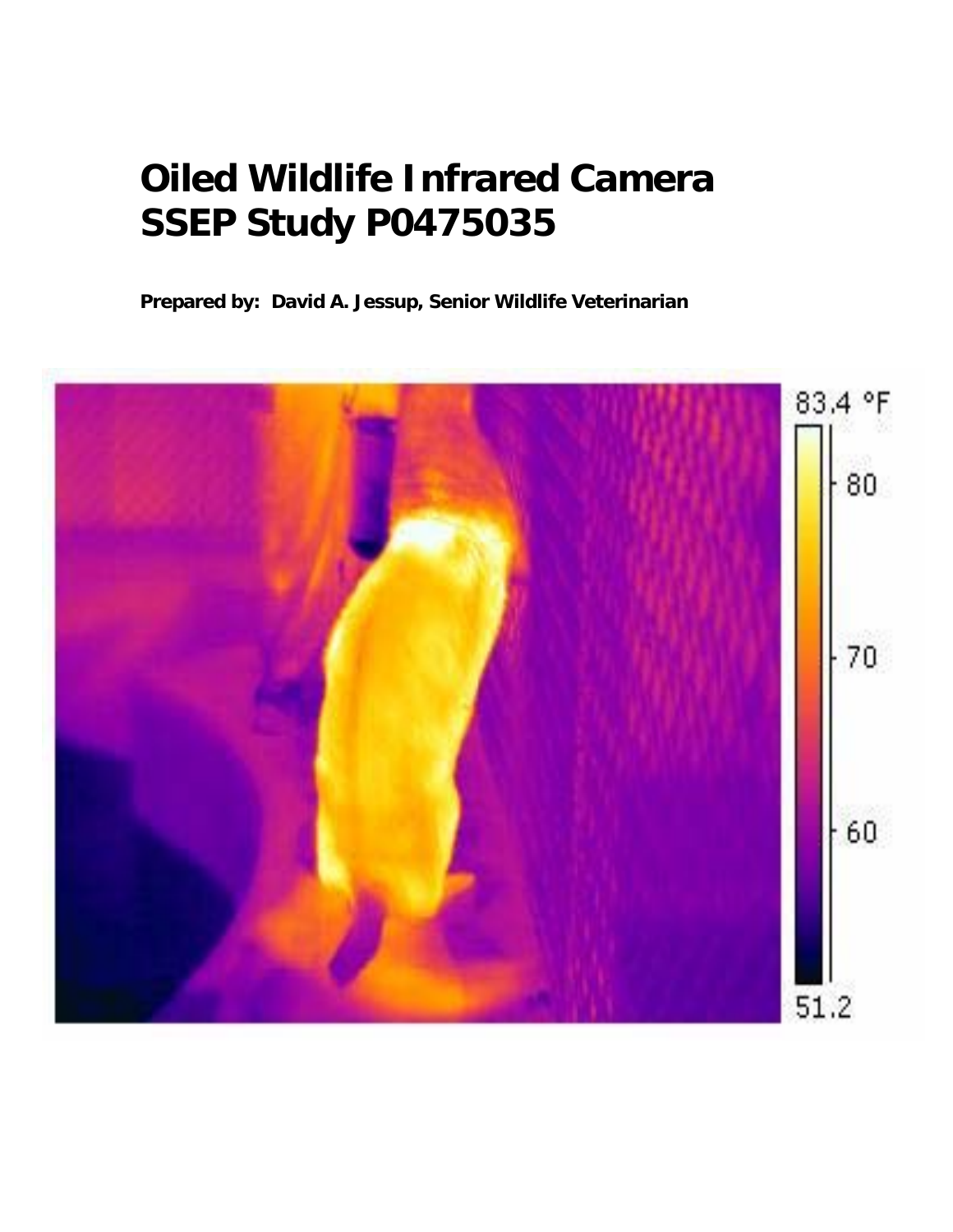**On the Cover:** Infrared photo of a southern sea otter four hours after washing three quarters of the animal (from the forearms down) with detergent and water. The purple and blue colors of the neck and head represent normal thermal image where heat is conserved by the fur's insulating properties, the orange to yellow to white coloration shows heat radiating from the washed portions of the body as a result of the fur's loss of heat conservation properties. The temperature scale to the right allows some appreciation of the differences, but software also allows this to be fairly precisely quantified and followed through time as the animal's fur recovers. IR mages taken with a ThermaCAM S65 by Sharon Toy‐Choutka taken with "iron tone" i palate.

#### **Report outline:**

Summary Introduction FLIR ThermaCAM S65 Use in "Physiology of Washing Sea Otters" Use in monitoring post-operative recovery and restoration of waterproofing in seabirds Discussion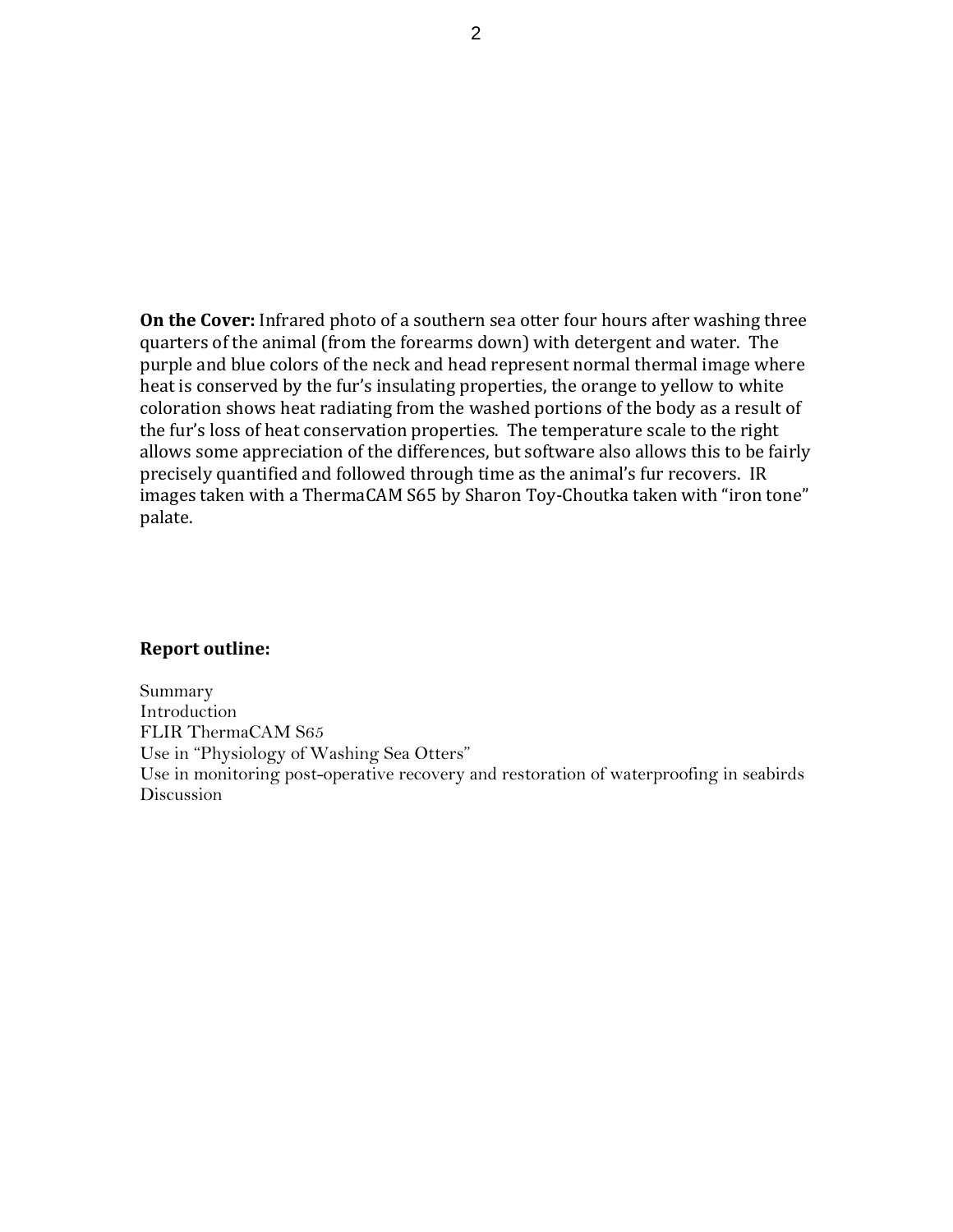#### **Summary:**

The primary proximate cause of mortality in marine birds and sea otters when they become fouled by petroleum and other oils is the loss of water repellency of feathers and fur. This loss of water repellency results in rapid loss of body heat in some cases, or chronic loss of body heat, such that the animal cannot maintain core body temperature. The loss of water repellency may also reduce the bird's or otter's ability to swim and forage normally and, together with the metabolic challenge of plunging core body temperature, result in depletion of energy reserves (hypoglycemia and starvation), resulting in multiple organ system failure, coma and death. Sometimes fur or feather water repellency is not readily appreciated by the human eye or with regular photography. Infrared thermal imaging recognizes heat rather than visible spectrum light and offers a means to measure and compare heat loss in animals affected by oil or that are recovering from washing to remove oil from their fur or feathers. The following report documents efforts by the California Department of Fish and Game – Marine Wildlife Veterinary Care and Research Center and the University of California-Davis, Oiled Wildlife Care Network to utilize and test a FLIR model S65 ThermaCAM infrared thermography camera under several research and oil spill response conditions.

#### **Introduction**

Light waves in the visible spectrum are detectable by the human eye and can be recorded on photosensitive materials like photographic silver halide emulsions. Almost 200 years ago scientists like Herschel recognized that light in the lower wavelengths transferred more heat energy (ThermaCAM S65 Operating Manual). Wavelengths lower than visible red (thus the name infrared) are the most efficient at transferring heat and advances in the development of detection devices have resulted in the development of infrared cameras. Infrared cameras image and measure the emitted infrared radiation (heat) from an object. That radiation is a function of the objects surface temperature making it possible for the camera to calculate and display this temperature. Although the radiation measured by the camera depends primarily on the temperature, it is also a function of emissivity, that is the sum of the radiation originating from the object and that of the immediate surroundings reflected off the object.

Heat loss due to disturbance of feather or fur insulating properties has a significant negative effect on survival of birds and mammals exposed to oil(s) and other substances with surfactant or fouling properties. Detecting where and to what degree fur or feather insulating properties may be disturbed is integral to understanding the effects of oil on wildlife. Similarly, being able to track the return of water repellency could greatly assist those providing care for oiled wildlife in determining the effects of their treatments and in predicting when recovery is proceeding in a positive direction.

Oil and water have very different light emission properties. So, infrared thermography should be able to distinguish oil on the surface of water even if both oil and water are at the same temperature.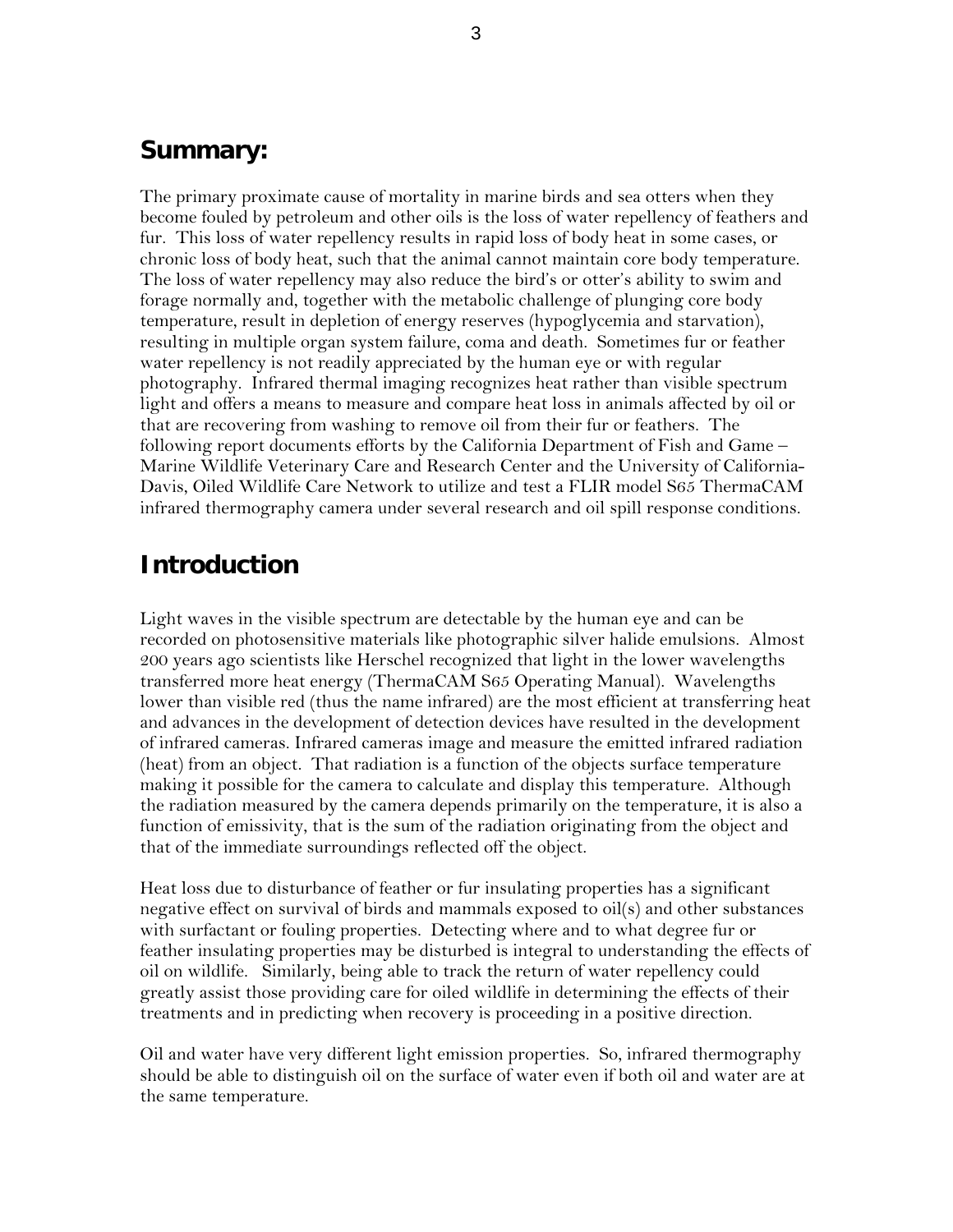In 2006 CDFG-OSPR purchased a FLIR ThermaCam S65 camera to: 1) assist with a separate Scientific Study and Evaluation Program (SSEP) project P0375032 "Investigating the Thermoregulatory Physiology of Washing Sea Otters," 2) assist the Oiled Wildlife Care Network in both research and response efforts to determine how to recognize and reduce heat loss in oil-affected birds and 3) to attempt to determine how this technology might be used in response situations. Herein we report on the uses of that FLIR ThermaCam S65 camera from summer 2006 through fall 2009, as well as significant progress made on goal 1, some progress on goal 2, and relatively little progress on goal 3.

#### **FLIR ThermaCAM S65**

The S65 Thermacam is one of a number of thermal imaging systems manufactured by FLIR Systems, 16 Esquire Rd., North Billcirca, MA 01862. The S65 can make accurate measurements from -40 to 1500C. It can distinguish temperature variations as small as .06 C. The S65 auto focus and auto range features allow crisp high-resolution thermal images. Each image has 78,000 pixels, the temperature of which can be measured. The images can be viewed on the built-in viewfinder. It allows both 14 bit thermal and digital visual images to be converted to JPEG files so a second visual camera is not needed. The Bluetooth wireless feature allows up to 30 seconds of voice comment to be recorded with each image file. The S65 is approximately the same size and shape as a large battery camping flashlight.

ThermaCAM Researcher software allows the camera to interface with PC-based computer systems and to record directly via firewire at 65 frames per second. These capabilities make it ideal for use on live and moving animals. The purchase price of the S65 in 2006 was \$49,000.

#### **Use in "Physiology of Washing Sea Otters"**

When sea otters become oiled the primary means of removing oil is to wash them in warm dilute detergent with prolonged rinsing in warm water, forced air drying, and recovery with variable access to sea water (Williams and Davis, 1995). The process of anesthetizing, washing, rinsing and drying sea otters, each taken alone, and the animal's recovery and introduction to water are a series of complex interactions between an animal with a very high metabolic rate, little body fat, and an often cold environment. Using a deconstructionist science approach, the thermoregulatory effects of each of these steps are being investigated under controlled circumstances, so that the influence of each step on the success of the whole operation can be better understood. This research project, funded separately from the purchase of the ThermaCAM S65 by the SSEP program was designated contract number P0375032 "Investigating the Thermoregulatory Physiology of Washing Sea Otters." This report will not cover the details of that project but the following images were generated as part of contract number P0375032 using the ThermaCAM S65.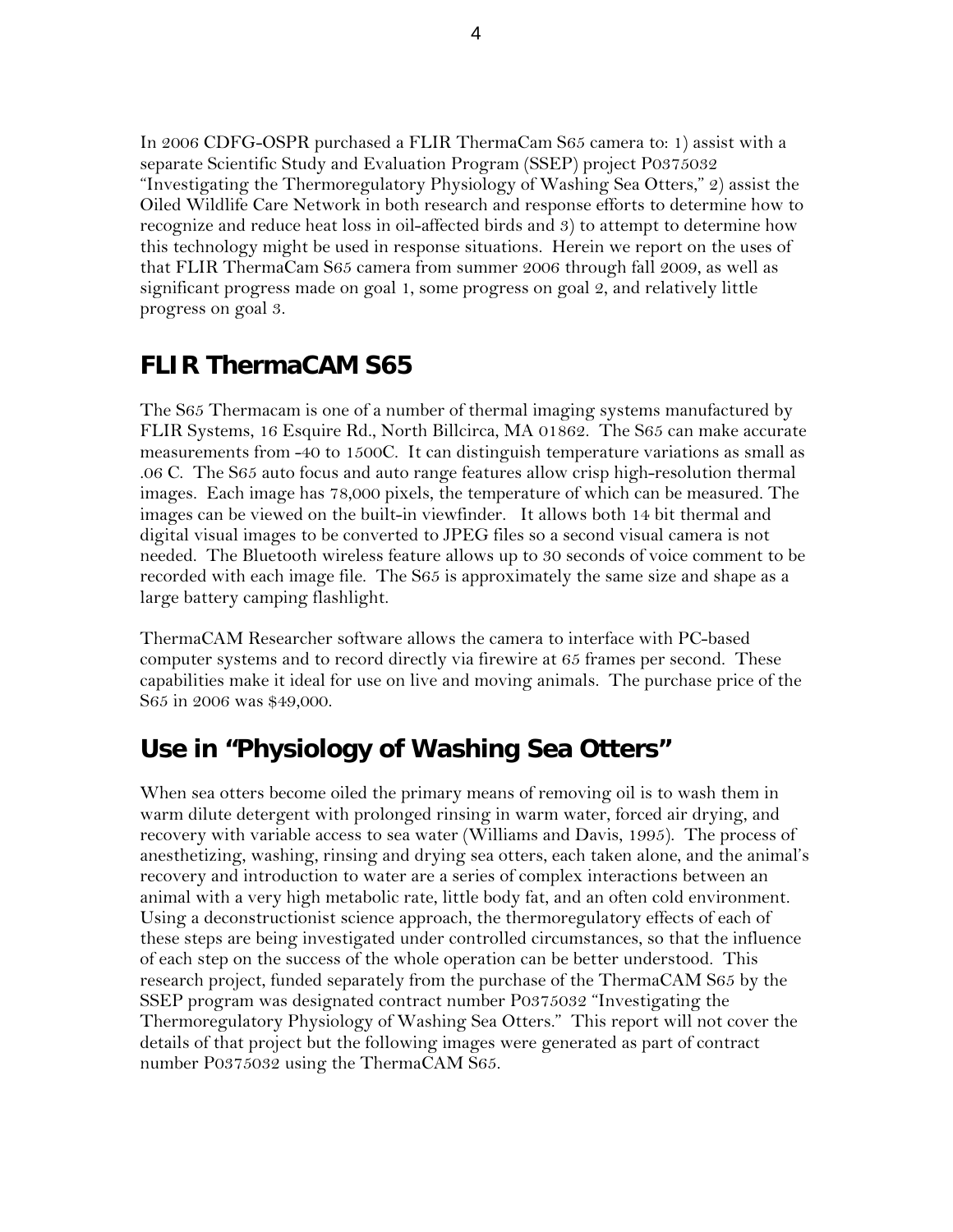

Figure 1. Sea Otter "Taylor" post-washing trial image taken with ThermaCAM S65 on 1/23/07, six hours post wash and return to warm fresh water. Core temperature returning toward normal, "watery" look and IR heat loss line up to neck (only head looks normal), subcutaneous temperatures in washed areas several degrees below normal.

Thermal images taken before washing or of the unwashed portions of a sea otter (cover photo) clearly show that normal fur is relatively cool (approximately 20C based on scale provided at right) and allow less radiation of heat into the environment. Thermal images taken after washing and during recovery (above and below, Figures 1 and 2) clearly show areas of heat loss and allow the observer to follow the size and shape of these areas over time as the animal grooms it's coat. Warm water in the range of 20- 23C can be seen streaming off the otter above 6 hours after it was washed from the shoulders down. This is the same amount of heat radiated from the entirely un-furred area around the eye. In the picture on the next page is the same animal 48 hours later, although the colors are similar, the scale has been adjusted so that red and yellow are 2- 3C lower than in the image above. It can also be seen that heat is radiating out from beneath fluffed out fur, not streaming out with water draining from the coat, so less heat is being lost. It should also be noted that the hind feet are quite warm (greater than 21C). Sea otters shunt blood out of their hind limbs when they are cold, and this pattern is only seen in animals with core temperatures above normal. The S65 has software algorithms that will allow some calculation of quantity of heat lost from any one area. However, difficulty imaging all sides of an animal, and movement, make quantification of heat loss for the entire animal at any one point in time difficult.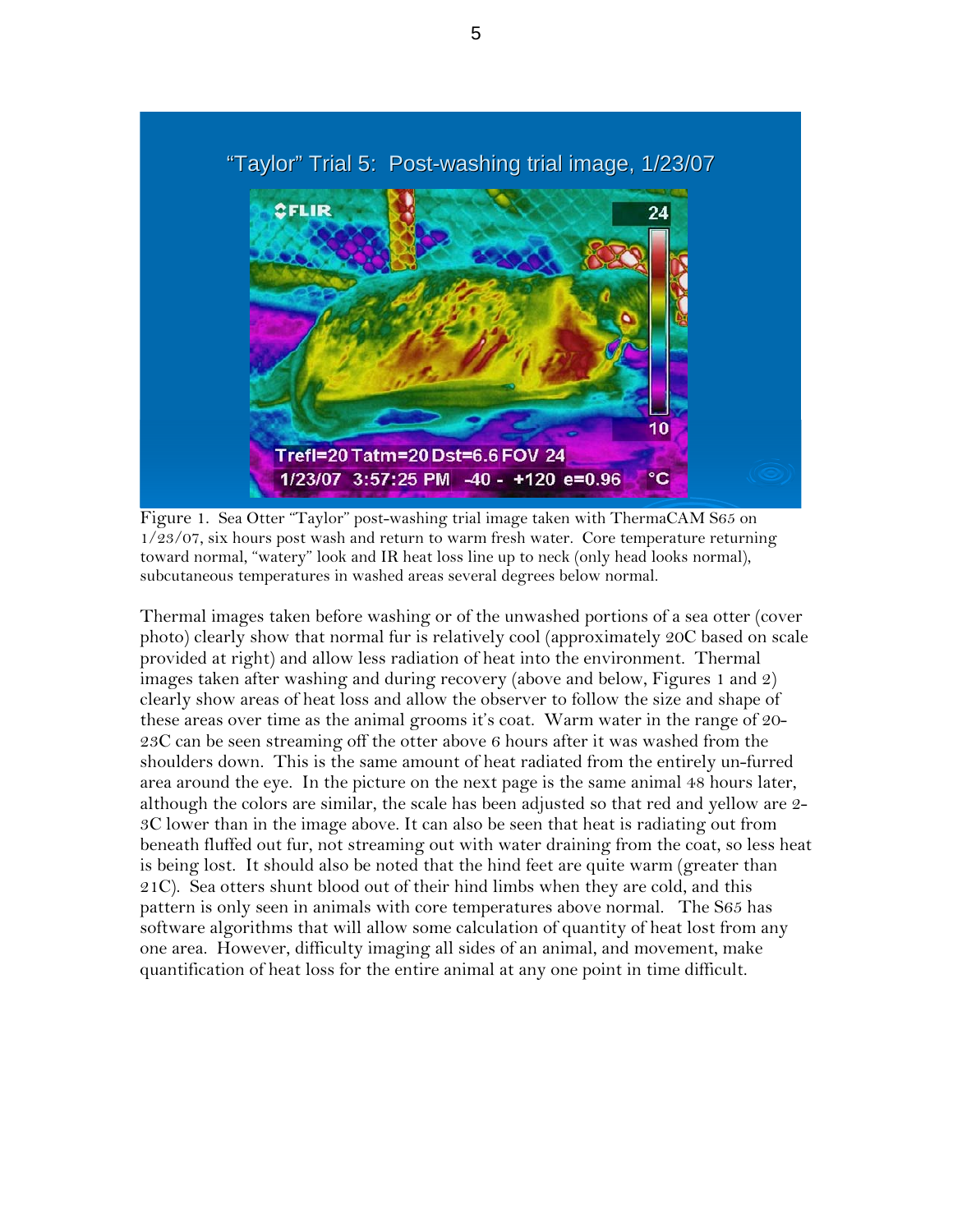

Figure 2. "Taylor" post-washing trial image taken with ThermaCAM S65, 1/25/07, 54 hours post wash, fur consistency and essentially all parameters at normal. Note: IR heat emission is not the only mark of "normal."

## **Use in monitoring post-operative recovery and restoration of waterproofing in seabirds**

Bird feathers lose their waterproofing when exposed to contaminants like petroleum, blood, and detergent. When feathers are compromised, energy is expended to maintain thermoregulation. The feather's rapid return to function allows birds to regain buoyancy and insulation as the waterproof feathers trap air against the bird's body. Tools that allow us to better evaluate and manage this return to function decrease recovery time and improve rehabilitation success.

Serial thermograms of Western grebes were recorded and used to monitor postoperative recovery following surgery to implant intracelomic radiotransmitters (Massey et al, 2008, Figures 3 and 4). A thermogram was taken every day for 9 days postoperatively and the researchers were able track diminishing heat loss from the surgery site. Thermograms appeared to be more sensitive at detecting heat loss than core body temperature taken at the cloaca and were considerably easier and less stressful to obtain. During the *M/V Cosco Busan* oiled wildlife response, control birds (surf scoters) from an Oiled Wildlife Care Network post-release survival study were compared pre- and post-wash to assess heat loss from various body areas. This was done as a preliminary project to evaluate the possibility of using thermography as a tool to remotely monitor birds' waterproofing while housed in pre-release conditioning pools. Thermograms were taken as time allowed during regular care procedures. Thermographic monitoring allowed birds to be handled less frequently (resulting in less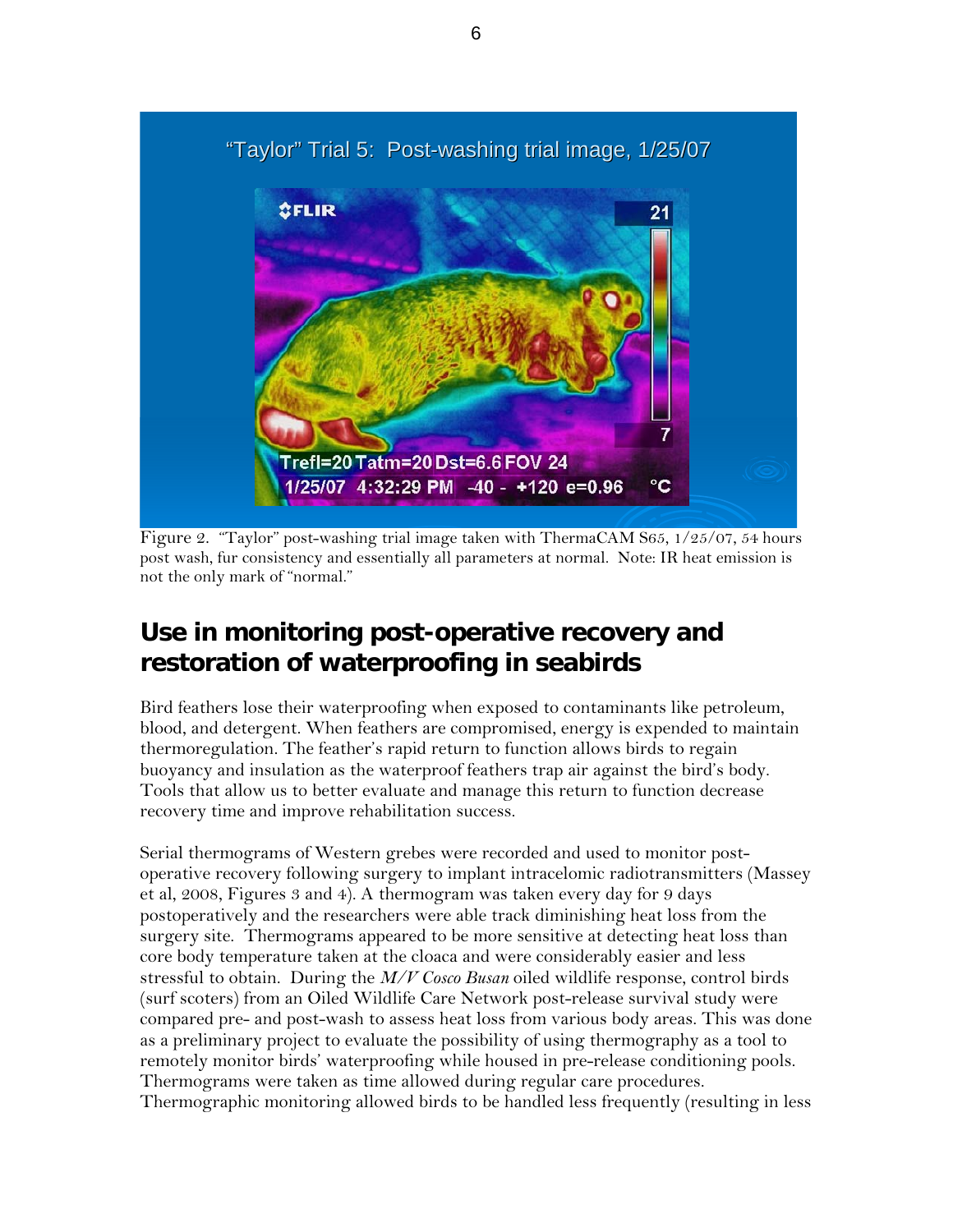stress) and had the potential to be a more sensitive indicator of poor waterproofing than behavioral observations.



Figure 3. Thermogram demonstrating heat loss from abdominal surgery site



Figure 4. Reference color image of bird depicted in thermogram, note that the visual image does not show whether or not the bird is waterproof.